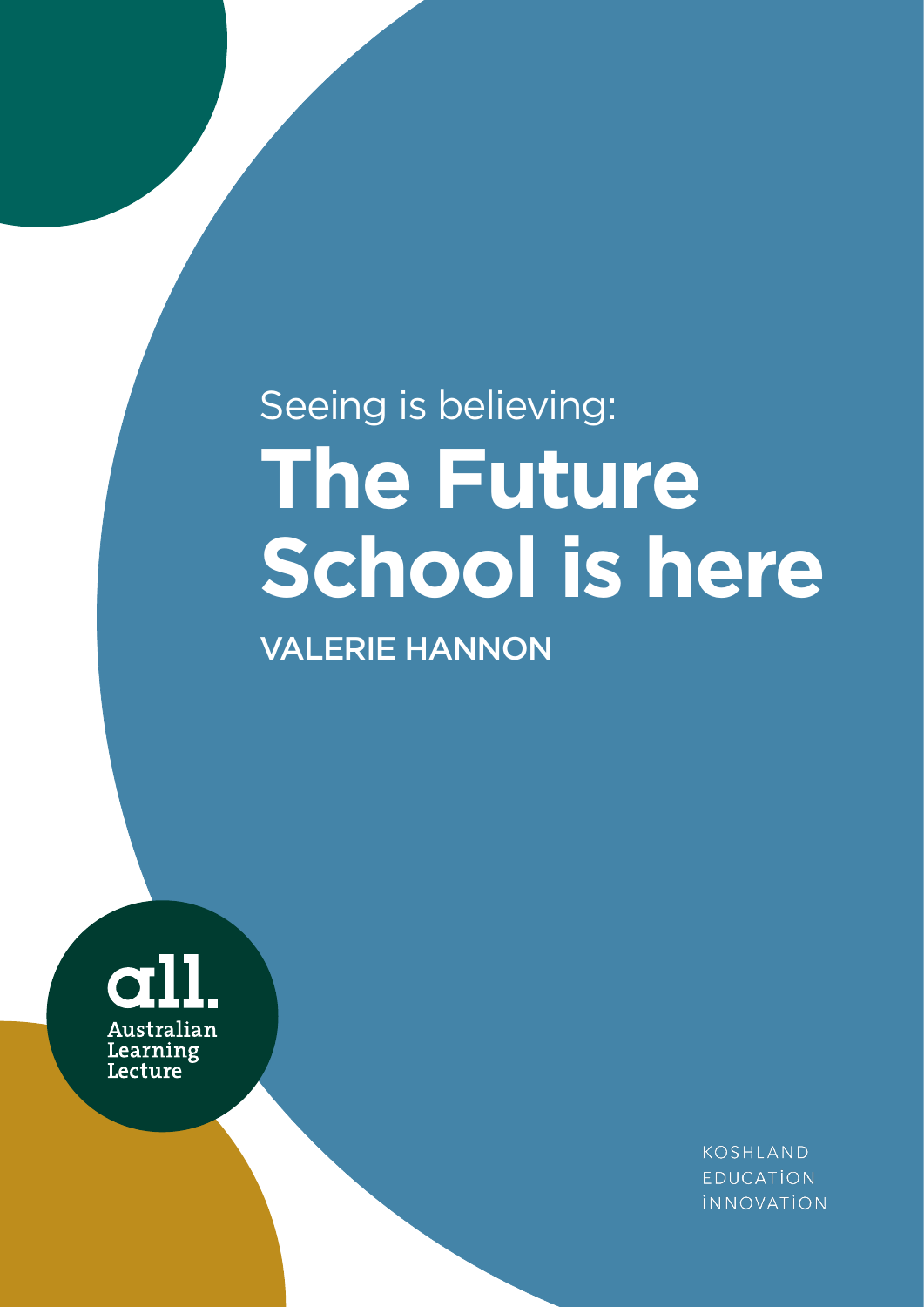#### AUSTRALIAN LEARNING LECTURE

The Australian Learning Lecture is a ten-year initiative by the Koshland Education Innovation designed to bring big ideas and new approaches in education to national attention. ALL acts as a hub and a catalyst, working with the world's leading knowledge shapers to drive impact in key areas of need for change. It draws on the input of multiple voices and stakeholders to strengthen the importance of learning for all Australians. ALL is not politically or commercially aligned.

#### OUR IMPACT PROGRAM

Each lecture introduces a big new idea which is supported by an impact program. The program is designed to show that big ideas are possible in practice, to create awareness of the need for a learning culture and to build engagement with learning

#### PREVIOUS LECTURES

Since 2015, the Australian Learning Lecture has delivered two biennial lectures presented by two global thought leaders — Sir Michael Barber *(Joy and Data, 2015)* and Charles Fadel *(The New Success 2017)*.

#### THE THIRD LECTURE

The third lecture *Seeing is Believing: The Future School is Here, 2020* is delivered by Valerie Hannon.

The 2020 ALL lecture is based on a global scan of schools commissioned by ALL and conducted by Valerie Hannon. The scan focused on schools that are designed to meet the future needs of students and our world. It revealed that radically transformed schools are already here – all around the world. Although these future-focussed schools are widely divergent in their settings and purposes, a core set of design principles was common to them all. ALL believes that these principles can provide useful guidance to designing future-fit schools across Australia.

#### VALERIE HANNON

Valerie Hannon is a global thought leader, inspiring education systems to re-think what 'success' will mean in the C 21st, and the implications for education. She is co-founder of the UK-based Innovation Unit and has worked on education change in the UK, Europe, USA, Australia and Africa. Valerie is a founding member and Co-Chair of the Global Education Leaders Partnership; expert adviser on education to the OECD and a frequent contributor to the World Summit on Innovation in Education (WISE). Currently, she is Senior Adviser to the OECD in its *Education 2030* project.

#### KOSHLAND EDUCATION INNOVATION

Koshland Education Innovation Ltd is an incorporated association with charitable status committed to research in education to benefit all children.

The Australian Learning Lecture is proudly supported by the Koshland Innovation Extension Fund, a sub fund of Australian Communities Foundation.

#### COPYRIGHT AND DISCLAIMER

The materials presented in this report are for information purposes only. The information is provided solely on the basis that readers will be responsible for making their own assessments of the matters discussed. Readers are advised to verify all relevant representations, statements and information and to obtain independent advice before acting on information. The Australian Learning Lecture (a program of Koshland Education Innovation Ltd) will not accept any liability for any loss or damages that may be incurred by any person acting in reliance upon the information.

Copyright © 2020 Koshland Education Innovation Ltd ISBN - 978-0-6450239-0-9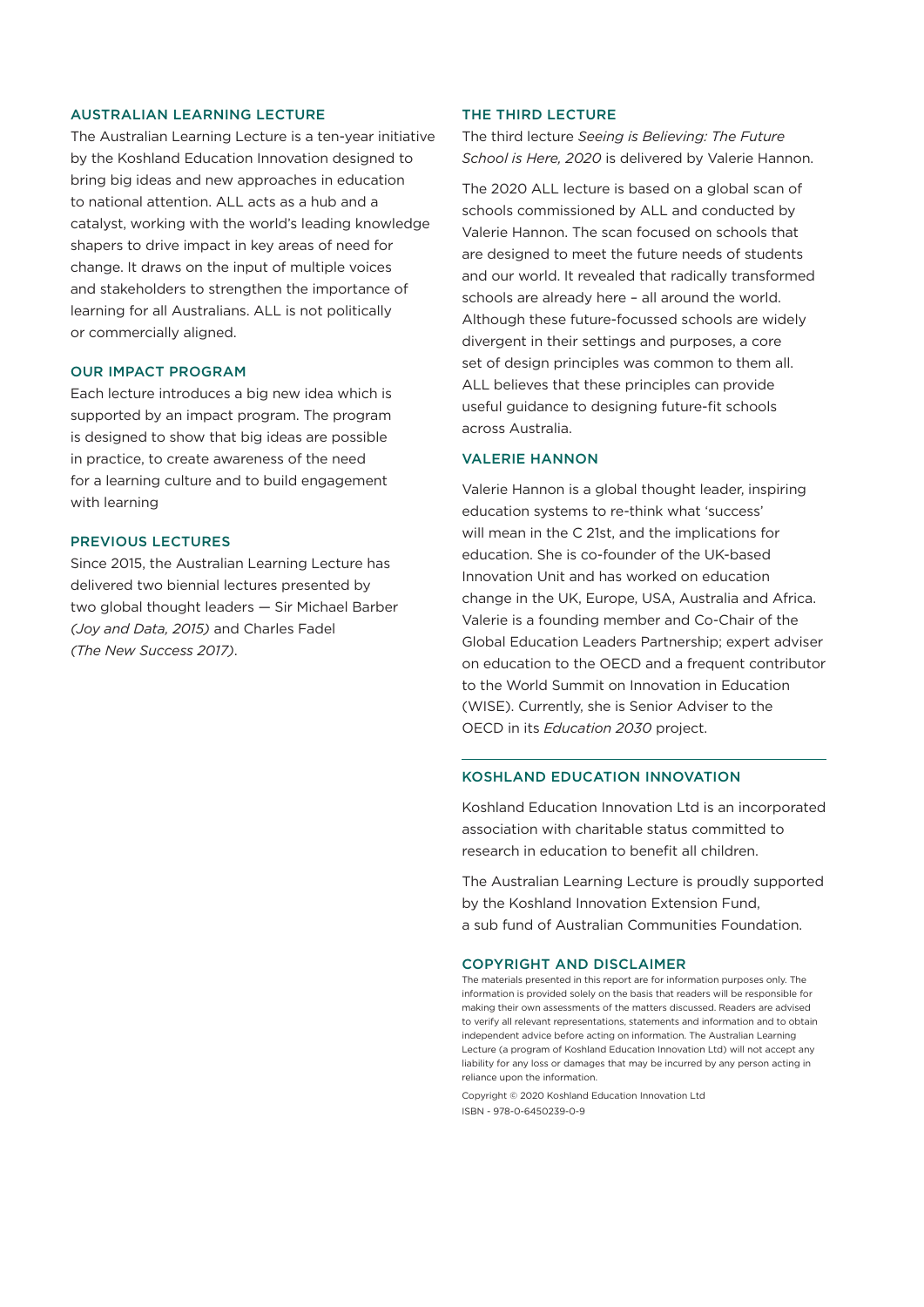# **FOREWORD**

It is a great pleasure to present the transcript of Valerie Hannon's ALL Lecture *Seeing is Believing: The Future School is Here*.

Before COVID struck the world, in March 2020 Valerie Hannon was poised to deliver the third ALL (Australian Learning Lecture) on The Future School in both Melbourne and Sydney.

The Future School was ALL's chosen topic because people around us were asking what would significant change in schooling look like to meet the needs of the future? Many people had understood the new skill set and capabilities students would need — but how exactly would that translate into new models of schools.

We were thrilled that Valerie Hannon accepted our invitation to conduct a global scan and analysis of the nature of the future school. Valerie is an outstanding thought leader who has worked with many countries around the world in their efforts to transform schooling.

The deep thinking that Valerie undertook over the year before COVID has stood a major test of time; her case holds just as strongly after the pandemic's disruption as before. Valerie presents a cohesive view of a way forward for education. She identified more than 50 future schools already operating – and there could have been many more. While different circumstances in schools all around the world are celebrated, ALL's research identified a core set of principles that guides them all.

I believe we owe it to our young people today to prepare and enable every one of them for the future ahead. They deserve to look forward with confidence and with positive strong foundations.

Schools are core to the well-being of society. There is a greater imperative than ever to make them centres of exciting, purposeful learning.

We look forward to your thoughts and responses. ALL exists to bring big ideas to shared discussion and to consider how they become effective practice.

Blew Takland

Ellen Koshland Founder, Australian Learning Lecture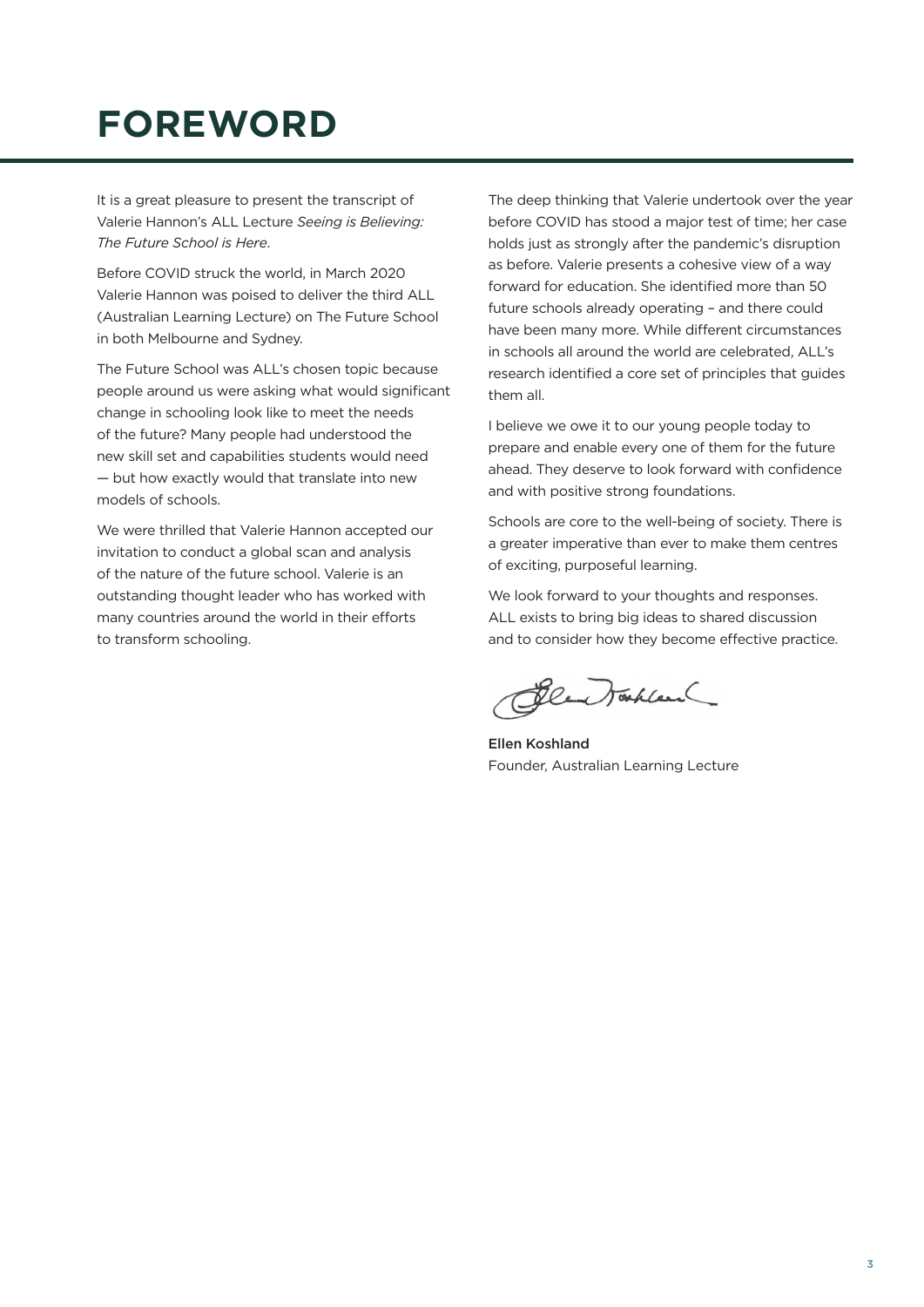# **SEEING IS BELIEVING: THE FUTURE SCHOOL IS HERE**

DELIVERED BY VALERIE HANNON

Back in 2019 BC (Before Covid) I was invited by the Australian Learning Lecture to consider the nature of the Future School. In doing this work, I found remarkable schools around the world well advanced in the work of creating institutions fit for the future.

COVID interrupted that work (and the work of every human on earth) and the impact of COVID on schools will remain ambiguous for some time. Some people are understandably desperate to get their old lives back, to snap back to things as they were. Others see this as an extraordinary opportunity to step back, and to ask ourselves some longoverdue fundamental questions. I believe that it is *vital* that we seize this opportunity; that we don't just wait to slide back into old patterns, habits and structures. Rather, we should be thinking about the longer term plans we can lay now to transform our schooling systems to be future-fit.

And the good news? We now have an immense number of examples to help us; a kind of global prototyping lab from which to learn.

Seeing is believing.

If you were asked to pick out which schools should provide our guides, how would you go about it?

My thinking process went like this:

There are evolving new models of schools around the world but suggesting which provide models for the future can't just be a matter of personal opinion.

A good way in is to look first at the organisations that focus on the *future itself*: how is it shaping up, and what does this mean for schools?

My research showed that you can distil out of the work of such organisations sets of *design principles* for creating schools fit for the future. The second step was identifying those principles.

I then looked at schools across the world that were using these principles in their work – with some remarkably encouraging outcomes. We looked at future-focused schools in diverse settings from California to Delhi, from New Zealand to Spain. There's a database of around 50 schools — there could have been many more.

We explored the thinking that has led to their establishment, the practical new models that have resulted. We then considered what they might have to teach us about what a new 'normal' might look like — one that is focused on creating the future the next generation needs.

Out of this, some interesting other patterns emerged.

In this lecture, I am going to share these research findings with you; and then make some suggestions about how to go forward. Before getting stuck in, let me say though, that one of the outcomes of the COVID catastrophe has been a resurgence of the view that 'the school' as an institution has had its day — that the long-delayed promise of Edtech is about to be fulfilled. Soon we won't need schools anymore and Edtech will do to the institution of school what Amazon has done to shopping. Maybe the growth of 'pandemic pods' will fuel this idea.

I passionately reject this suggestion — whilst I recognise that it IS a possibility. As I will argue, the social institution of school is a vital component in thriving communities; and in fostering the well-being of young people — *if the institution is redesigne*d. That redesign is even more imperative if we want our institutions to drive towards equity, as opposed to entrenching existing inequalities.

The beginning of my research journey was to review the global organisations that intentionally employ forms of futures thinking as tools to support policy.

In case you believe that 'futures thinking' is an irrelevant, academic activity, let's get clear: *the future just kicked the door down.*

We can't assume steady-state continuity with the past. There are discernible trends and disruptions that profoundly impact the nature of life on earth. And schools need to shape up to that reality.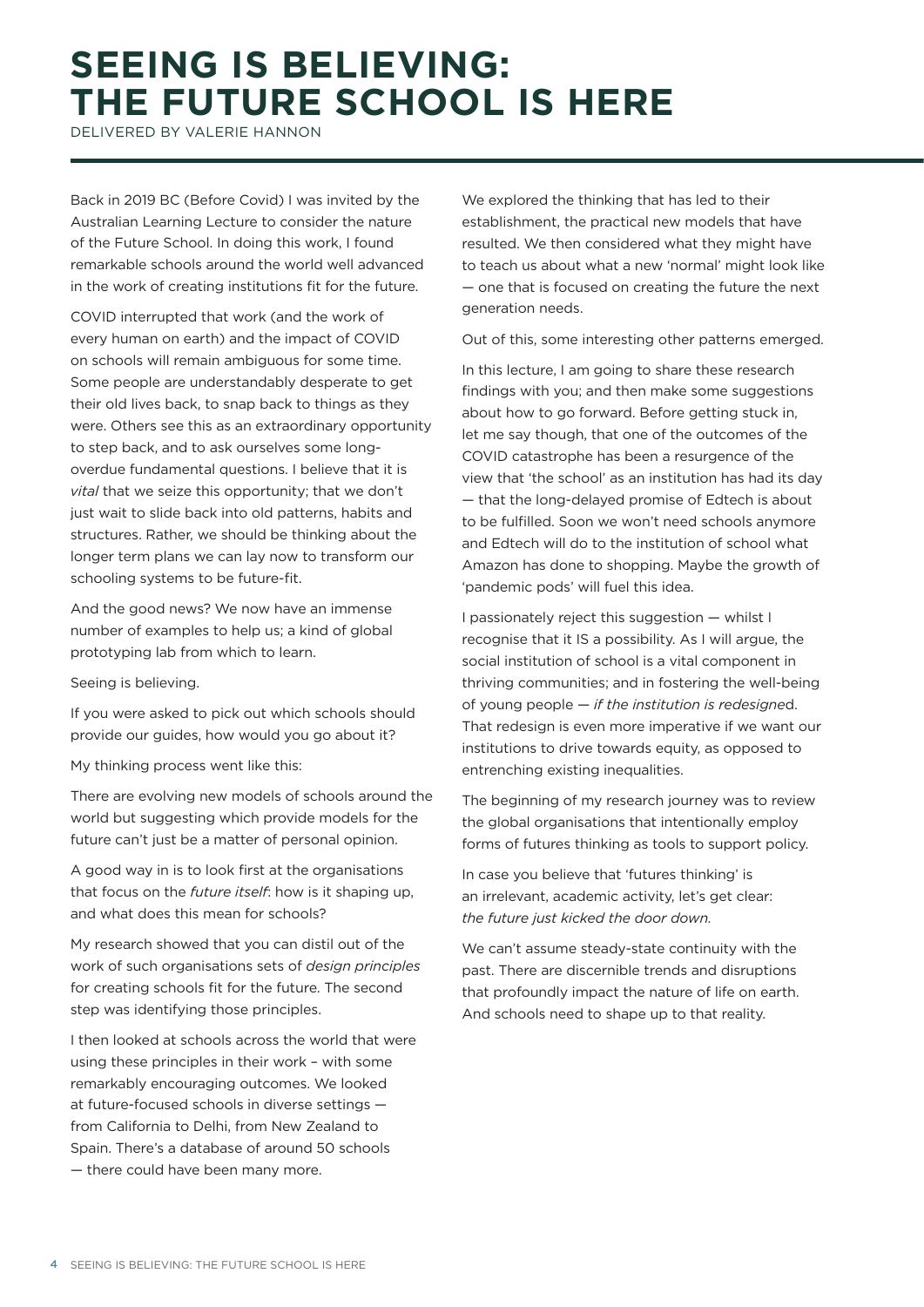# **SCHOOLS SHAPING UP TO REALITY**

Here is the set of 23 organisations we looked at who *intentionally* factor in thinking about the nature of the future into their work on learning. No doubt there are more out there.

#### The research scan looked at 23 future-focused organisations…

• Yidan Prize

• XQ Institute

- The Coalition of
- Essential School • Big Picture Learning
- Expeditionary Learning
- Education Re-Imagined
- Learning Frontiers
	-
- OECD Innovative Learning Environments 7 Principles
- Next Gen Learning • The High Tec High Group • Deep Learning
- 
- OECD Education 2030 Learning Framework
- Re-school Colorado • Institute of Applied Neuroscience

• Chan-Zuckerberg Initiative • First Peoples Principles of Learning (Canada)

- LEAP Innovations • Remake Learning
- Lego Foundation
	- Carnegie Mellon Eberly Centre • Knowledge Works

• Transcend Education • Deans for Impact

You can see they are diverse, ranging from intergovernmental research agencies, to challenge-prize sponsors, to think-tanks.

Out of this review, it was possible to distil sets of *design principles* of future-focused schools that were held in common, though they were sometimes expressed in different language. These design principles form the heart of my findings and are the key practical takeaway for educators and leaders.

They fall into three clusters.



These three design principles focused on:

Values that future schools should manifest;

The operational philosophy that demonstrate those values in practice; and

The learners' experience of all that.

#### VALUES

Our surveyed organisations all privileged some key values for future schools in their work. Perhaps this reflects the fact that something important has been  $lost - a$  north star. This is not to deny that many school leaders do already try to focus on this issue in some contexts, finding it very difficult to do so in their prevailing accountability regimes.

In looking at the initiatives in our dataset we found the following design principles relating to the concept of values.



Purpose driven: Future Schools are themselves focused on the purpose of both individual and collective thriving, and on helping their learners to acquire personal purpose: building their 'why?'

Equity-focused: such schools should work to address inequities and social justice and help young people to do so.

Promoting identity: this principle suggests that each learner's social and cultural identity must be nurtured, cultivating a sense of belonging and value.

Strength-based: this principle asserts that the school recognizes, celebrates and builds from each (and every) individual's existing assets.

Relevant: this proposes that learning be relevant to the local and global community. 'Work that matters' should be an important feature.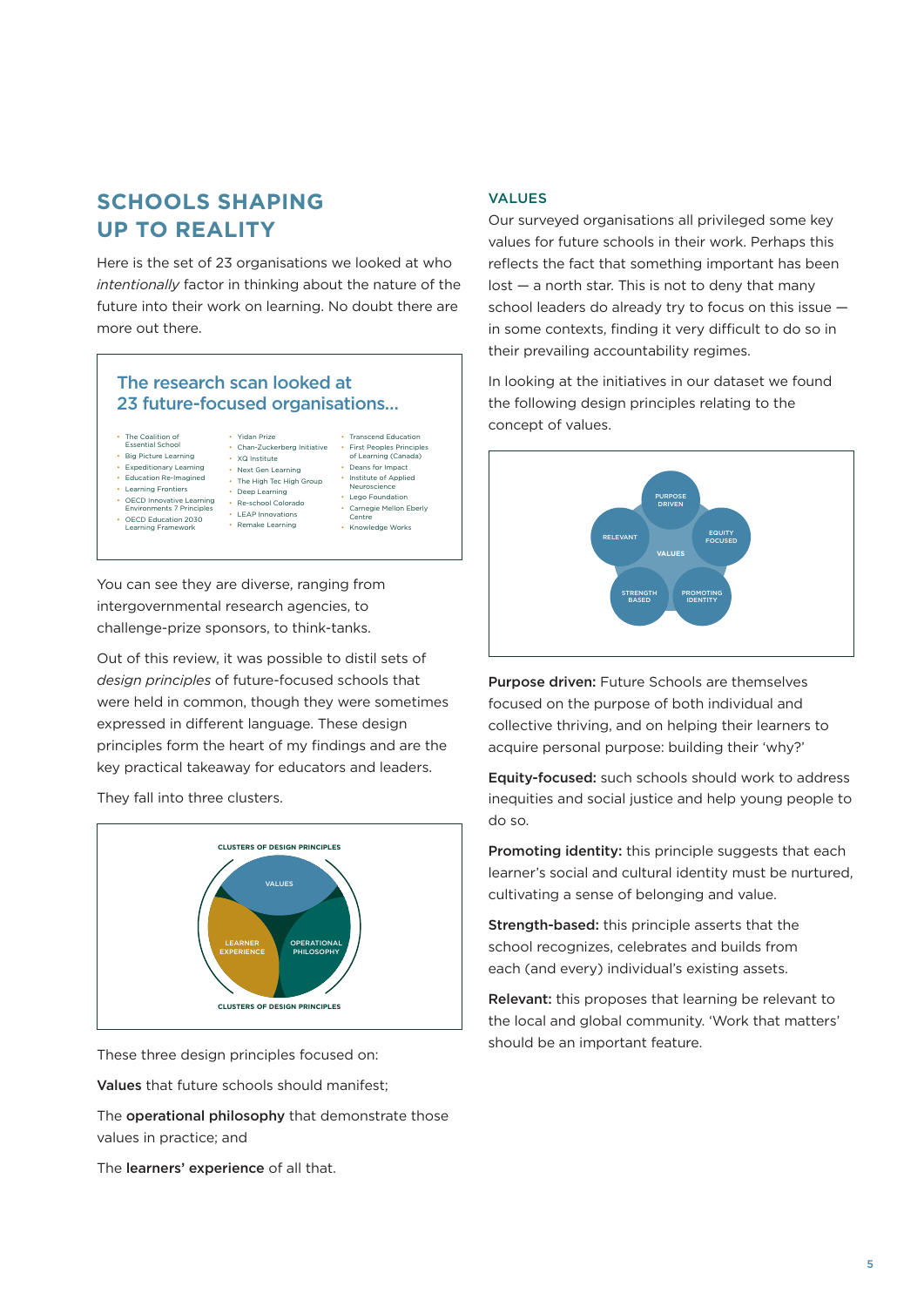#### OPERATIONAL PHILOSOPHY

The second set of principles focuses on operational philosophy. Values mean nothing if their force is not felt in translation to practice. The organisations we looked at had assembled clear principles in this domain.



Learning focused: learning is at the heart. Understanding how learning happens, the very best in research on learning sciences, underpin developments. This applies to the adult learning (of all staff) too. This is a critically important principle and it is not axiomatic by any means in all schools.

Flexible/dynamic: the school should flexibly iterate different modes of teaching and learning to meet the evolving needs of learners and the wider world. In an age of disruption this is an imperative — as schools found out in 2020.

Technology enhanced: Future Schools use technology extensively and responsibly to liberate learning, amplify effective and diverse modalities, and to enable both personalization and collaboration.

Ecosystemic: this principle asserts the school should be seriously porous with many active partners in organizing learning. It will be deeply connected to its local community, and to the global community through technology, to provide richer learning experiences and diverse pathways for learners.

#### LEARNER EXPERIENCE

The third cluster of design principles focuses on how learners' experience all the previous principles, for that is crucial. What is it like to be on the receiving end? We found a strong awareness of this issue in many of the organisations we surveyed, and it is reflected in the following principles:



Personalised: the learner's experience relates to her personal needs, passions, and development. These are at the centre: not the institution, the teacher, or external bodies of knowledge.

Integrated: the learner experiences meaning through learning that transcends siloes, building relevant connections both within and between disciplines.

Inclusive: the culture is experienced as respectful and welcoming.

Relational: individuals are known, good relationships are the basis for deep learning. Collaboration is the norm.

Empowering: Future Schools build and leverage learner agency, providing opportunities for learners to take increasing responsibility and ownership over their learning.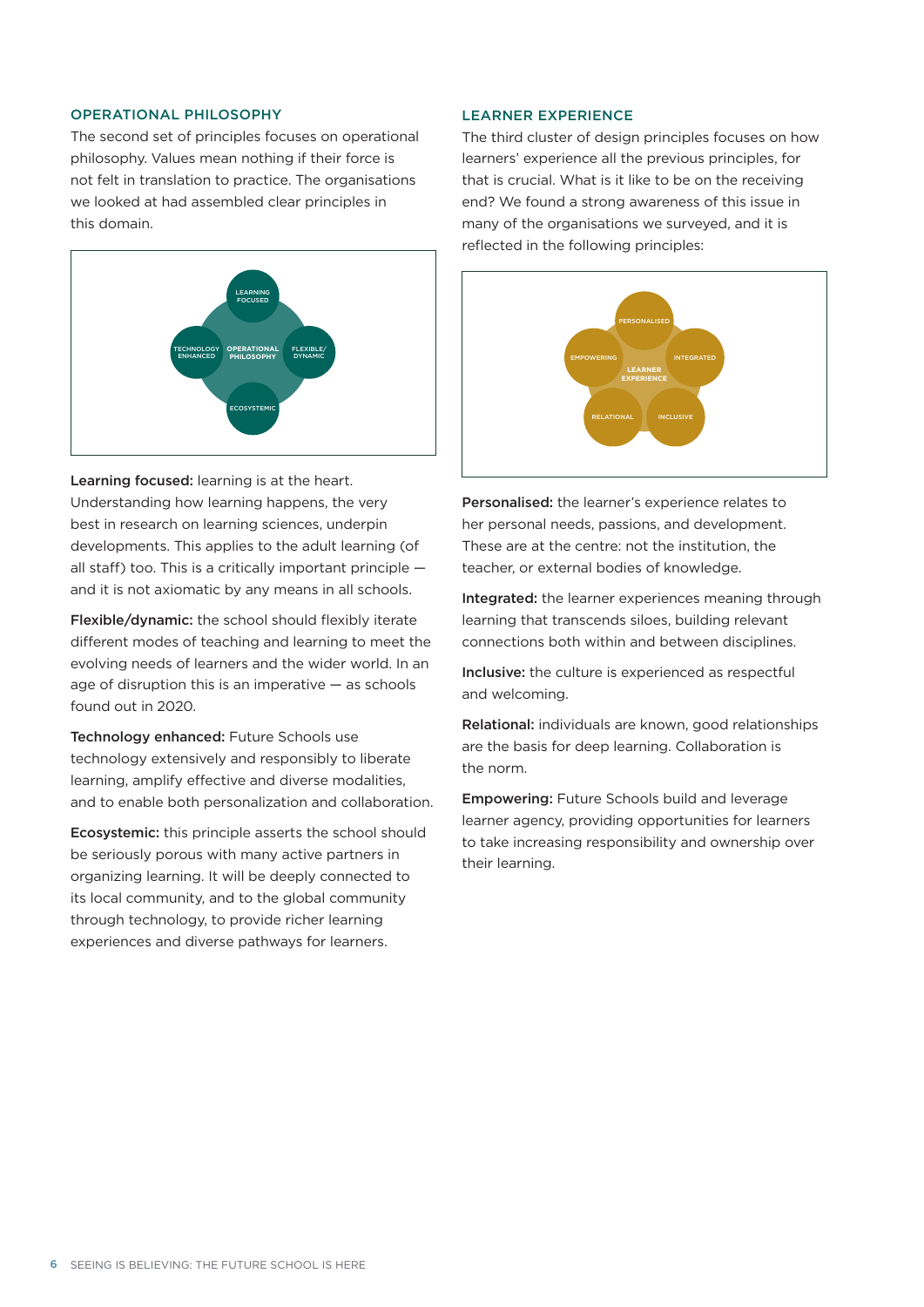# **EMERGING PATTERNS**

I would be surprised if any of these principles were completely unfamiliar to you. But ask yourself how often you see them fully realised, and combined. Taken together they give the co-ordinates of the new model. They aren't a recipe: they are the ingredients. It is inspiring to see how schools across the world are combining and emphasising them differently.

When we compiled a database of schools that were utilising these principles, we also noticed another pattern emerging.

Many of the schools utilising these principles were also addressing some of the key challenges and opportunities of our time.

The mission of course was for the benefit of their own young people: but they also had big global issues in mind.



We found six areas where schools had explicitly and intentionally determined to make a difference to the future — and were employing the design principles to help them do it.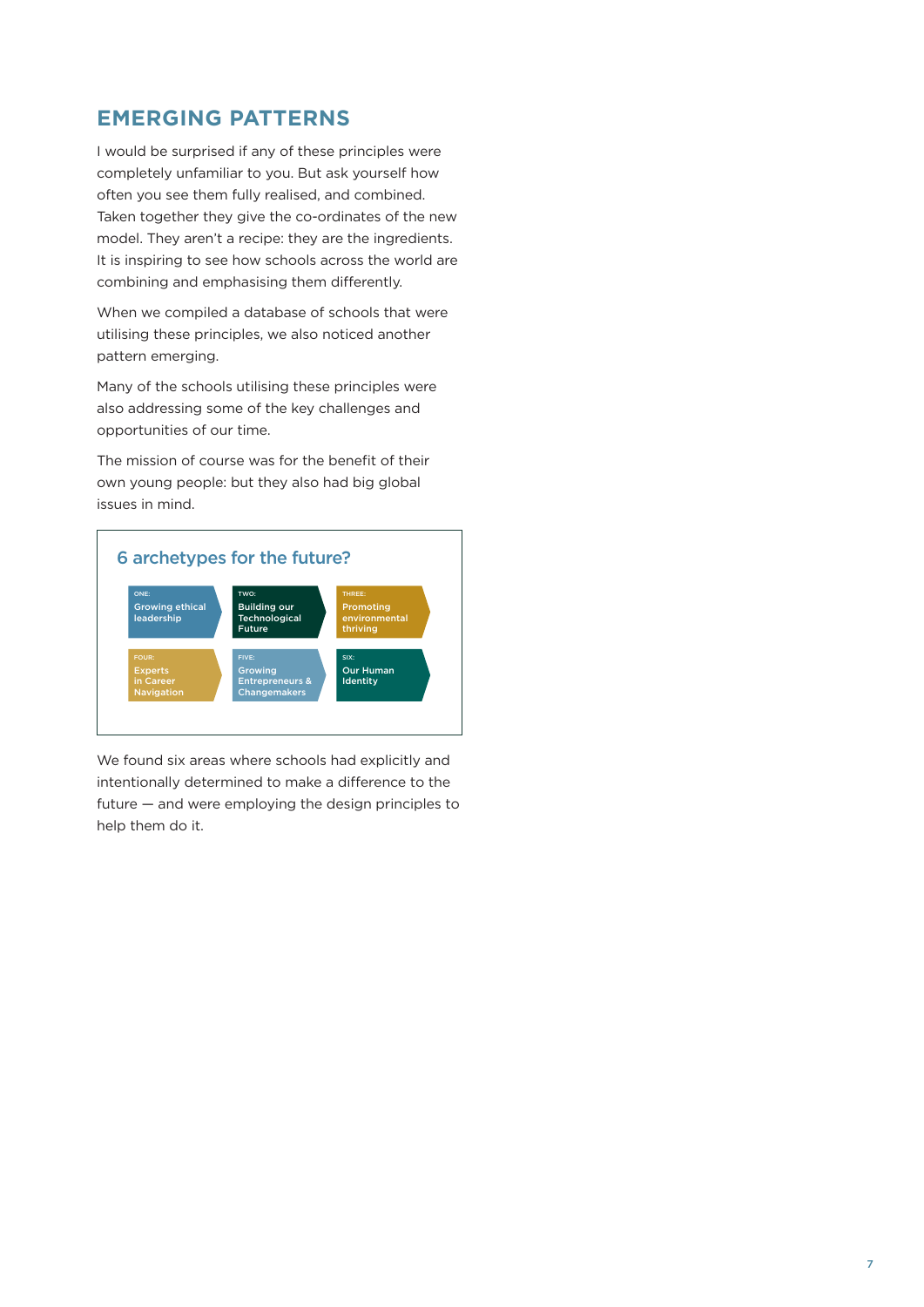The first is that of schools aiming to grow ethical leadership. The Liger Leadership Academy is archetypal of schools giving primacy to the notion *that the future demands new kinds of leadership: ethical, democratized.*

Jeff Holte runs the Liger Leadership Academy in Phnom Penh, a school shaped to create the leaders of the future. This is in a country ravaged by a traumatic past. In this inspiring [video](https://youtu.be/GKJwkwtzqC8) Jeff describes the school's approach to ethical leadership.

"We take very seriously our goals. We call them leadership competencies and it is things like vision and influence about networking, about problem solving, about communication and collaboration, and dot connecting — being able to connect dots and solve problems; being able to understand how one thing impacts another thing.

And that is really the basis for our whole curriculum. It is not just an add-on as many people talk about. But those kinds of competencies, these leadership competencies, are skills that will bring them into the future. And for our students in Cambodia, we believe these literally are the skills that they need to create a better economy and a better country.

But in addition to that we also think about their future skills, not only of just competencies like being able to network, being able to communicate effectively and so on, but also who people are. The ethics and the values that people hold are very important to us and it's very important in Cambodia to rebuild people who are leaders with strong value systems, and that really understand — that are globally minded, understand the world and care about other people.

We do real world projects. We have a group of students that are working on marine biology in the coast off Cambodia. They have become the first certified scuba divers in the country, and they are working with people, with researchers from all over the world to try to save the habitat off the coast. This is a three-year project so it's very authentic and very real, and it really makes a huge impact. They've presented at international conferences.

For the first time in my career I've seen students completely engaged in their learning. Every day they want to make a difference, they want to work on these larger initiatives that can create change.

I guess the second part of our approach is the idea of the world as a classroom. There are seven billion people in the world, more than seven billion people. We think at Liger that pretty much everyone works together with our students at Liger to learn and work on projects together. Every single day our students are working with people from all over the world, working with mentors to work on projects. We have a critical staff that works with them, but often we don't really know anything about the project. For example, I'm working on this satellite project with students. I don't know anything about satellites, but I know a lot more now and our students are literally satellite experts, because the whole world has opened. We really question the idea of the teacher at school. We question the whole notion of who's working with students and who's helping them learn. The real answer that we've been working on for years, is that it is — everyone."

For Jeff, design principles of 'purpose', 'ecosystemic', and 'empowering' are especially important. This is a fast expanding field, for example the United World Colleges, Future Nation Schools Africa, Mary L Booker Leadership Academy, Nova Pioneer Schools. There seems to be a felt need to address the leadership deficit in this world of ours. Leadership based not on class or wealth or entitlement but by competence and values.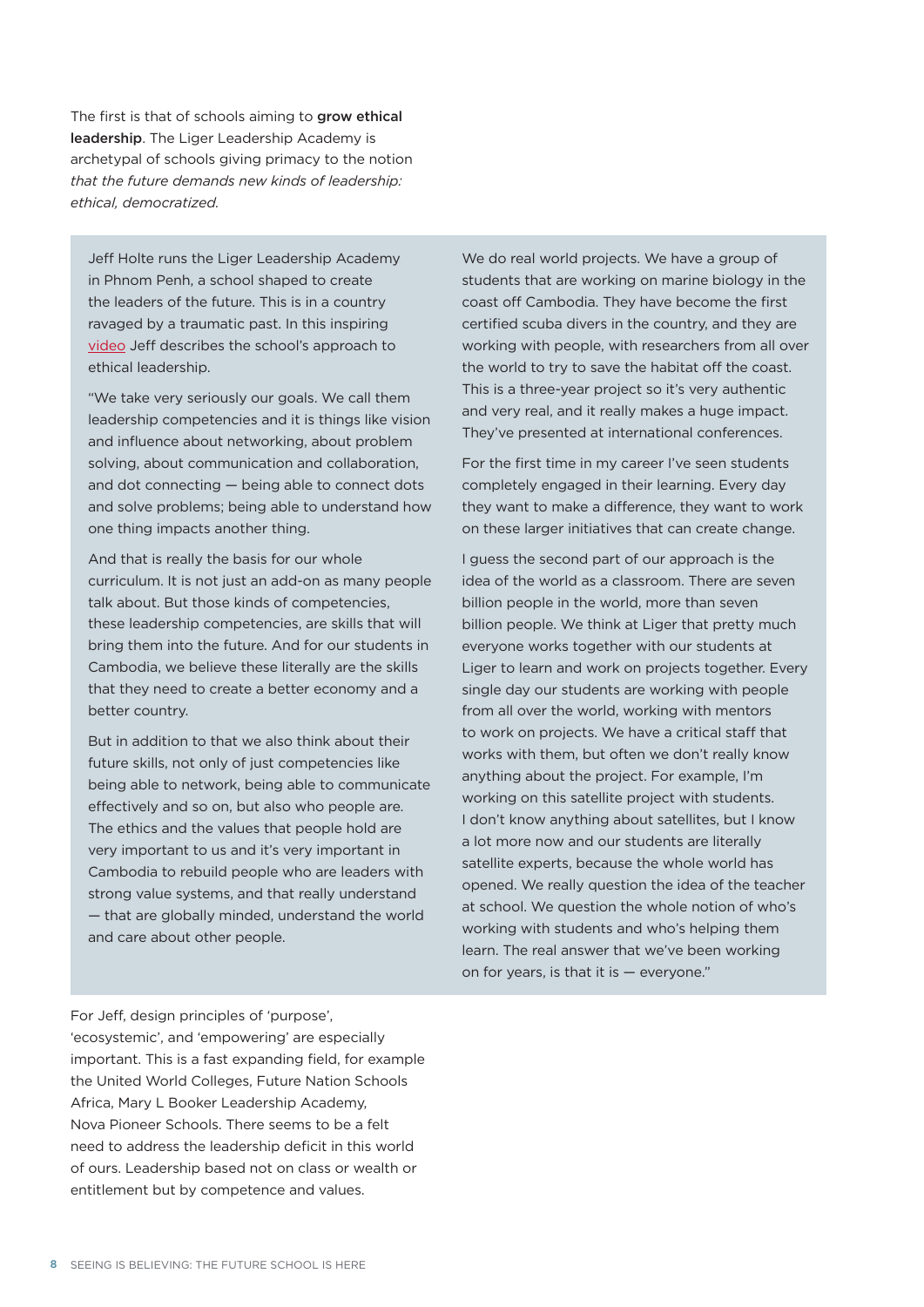The second archetype is of schools building our technological future. In the Kosen Schools in Japan, for example, and schools such as Chung Nam Samsung Academy, South Korea, or Wooranna Park in Australia, we found schools that take as a guiding mission the idea that we need to create young people who are not just consumers, victims or objects of technology; but rather combine technological confidence and competence with a value frame that serves humanity.

The evolution of this type of school may be a fundamental part of our overall quest to thrive. Naturally, design principles of 'technology enhanced' and 'learning focused', amongst others, are pre-eminent.

Third, we see schools devoted to our environmental thriving.



The Green School in Indonesia, and now New Zealand, Mexico and South Africa is representative of schools giving primacy to the idea *that we have no future unless every child becomes environmentally literate, passionate and active*.

At the Green School, the curriculum design is derived from its key principles of relevance, purpose, relational, and of course ecosystemic. This is a fast expanding category: worldwide examples include the Academy for Global Citizenship in the US, Spark Lynedoch, South Africa, The Muse School, California; Forest Schools; and many others.

Fourth we see schools committed to enabling their learners to navigate the fast-changing world of work and employment.



This archetype comprises schools that are particularly focused on the idea that the future labour market will be disrupted, and volatile; and *that to ensure their future prosperity, learners need to become career navigators.* There are numerous examples. Schools in the pioneering Big Picture family across the world, and here in Australia, make internships a central part of their offer to introduce their learners to multiple models of a working life.

Fifth, we are seeing schools that grow entrepreneurs and change makers.



LearnLife, Barcelona is representative of the numerous schools now addressing the challenge of growing the world's capacity to create and manage change and innovation. This rapidly growing field is becoming increasingly studied. It includes schools like The Riverside School in Gujurat, India and the Nuvu Studio in the US.

These schools are drawing upon design principles for learning that develop the entrepreneurial competencies — and the value frame that drives motivation to make change for the common good. The practical impact of those design principles is directly felt – in the case of LearnLife for example a different way of using time, of structuring the week.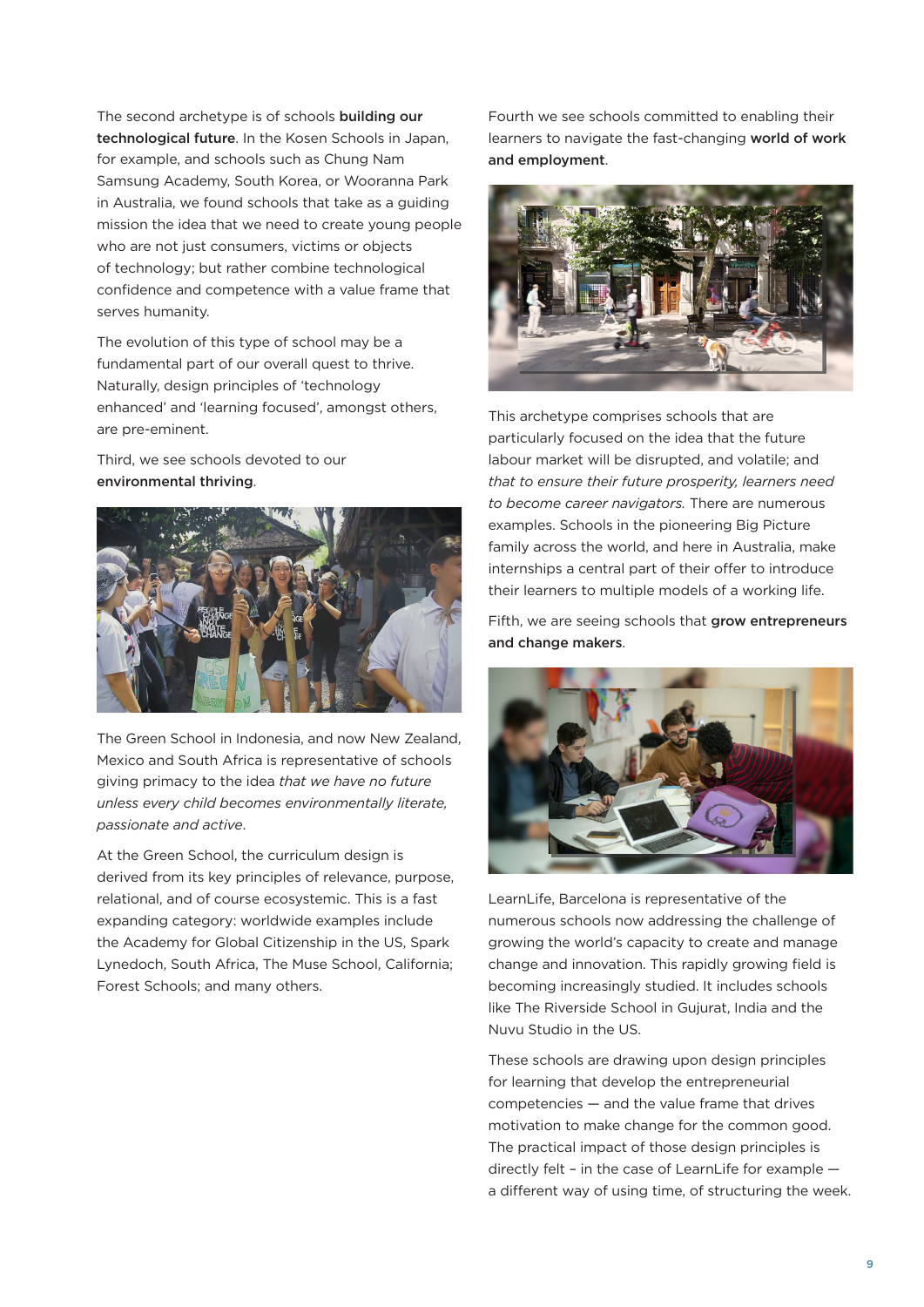Finally, the schools that give emphasis to nurturing a sense of identity in their learners: Nga Tapuwae, in Auckland New Zealand is archetypal of schools whose foremost mission is to help young people develop and discover their human identity. An all-through school educating from kindergarten to y13, the school's ethos is that students need a strong and embedded understanding of themselves as Maori, as "a proud and productive people preand post-colonisation".

Arihia Stirling, the much-honoured principal of the school, talks [here](https://youtu.be/AfHP9wRRKNM) about the school's belief that to create successful futures, young people need to discover who they are, together with a sense of belonging.

"We really need to ensure that our children come from a space where they feel safe about their self-identity, which will improve their self-efficacy because they understand who they are, why they are, where they've come from. That's totally different to just teaching a person something.

In terms of us as Maori, we come from quite a broken space. And our children need to understand that you don't need to remain feeling deprived from being Maori, you can still be Maori and a much better world that recognise their Maori-ness. When our students know how important their Maori-ness is, then everything's important. When they know how important their language is, then everything's important.

I believe that the future for our students in terms of their identity is far more important, because the world's asking for a different type of human being now. The world is asking for someone that knows how to connect, truly connect — with an energy that another person requires you to connect to.

And that's what we require in our culture; that you're truly present, that what you're saying is honest, that what you are saying is dignified and it doesn't belittle people, that you check yourself, and you be the best part of yourself, because that's what you expect you to be as a Maori person.

When you look at the world and the way in which we need to engage now, it's about relationships. Entrepreneurialism means that the more that you can make someone understand your space, and understand that you would be safe in their space, and vice versa, is a much more important commodity than handing over a piece of paper with a whole lot of things on it saying that you can be that person.

And the new dimensions of education systems are identity and how valuable it is that every child in the world has one. And how do we capture that to enrich their learning experience and return joy to them"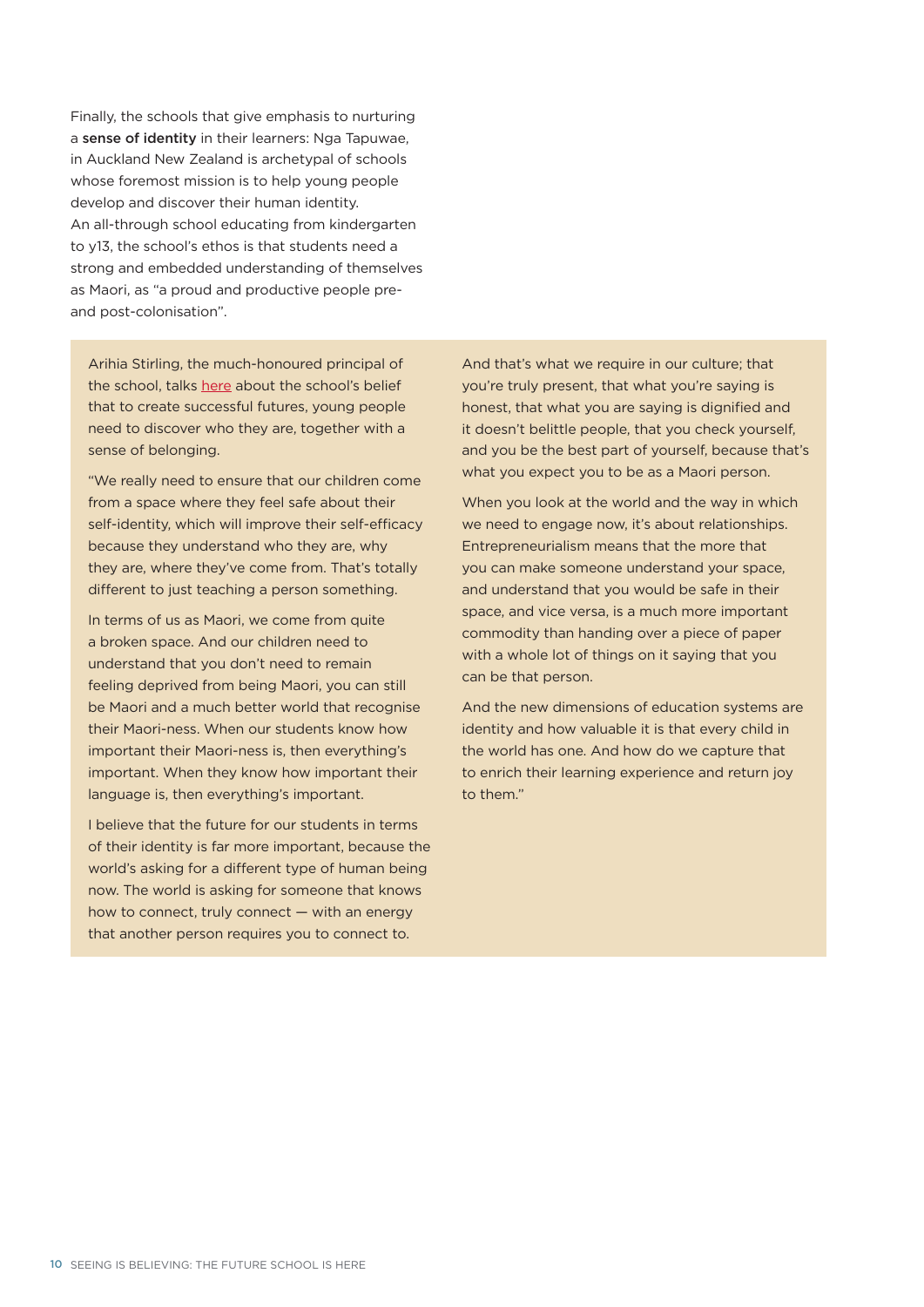# **NO SCHOOL IS ABOUT ONE THING**

Let me say clearly: no school is about just one thing.

In this research, I found that first, there are usable, clear design principles available for the Future Schools, and they are being modelled across the world for educators to explore and adopt or adapt.

And second: there is emerging a movement in which schools are engaging themselves deeply in the biggest challenges of our time. They are addressing them head on. They believe schools should no longer exist in a separate bubble.

And then there is the issue of leadership.

Many – though by no means all – of the examples of schools we have found that are intentionally working to be future-fit are operating outside of the publiclyfunded systems.

Across the world, numerous start-ups are appearing. A few are state-sponsored such as in Beijing and Qatar. School chains, utilizing configurations of the design principles described earlier are multiplying: from the United World Colleges, micro-schools such as Agile Learning Centres, Quantum Camp, Acton Academy; Round Square; Whittle Schools and Studios, and many more.

Too few such schools are available to the disadvantaged, so many are fee paying or independent.

A serious concern is that the advantaged will access future-facing schools whilst many schools in the public sector remain constrained by the old paradigm. This is partly because the *public will* has not yet been built to effect a shift; and partly because teachers are not trusted sufficiently to reorient in these directions.

Too many schools are stuck in the slow lane.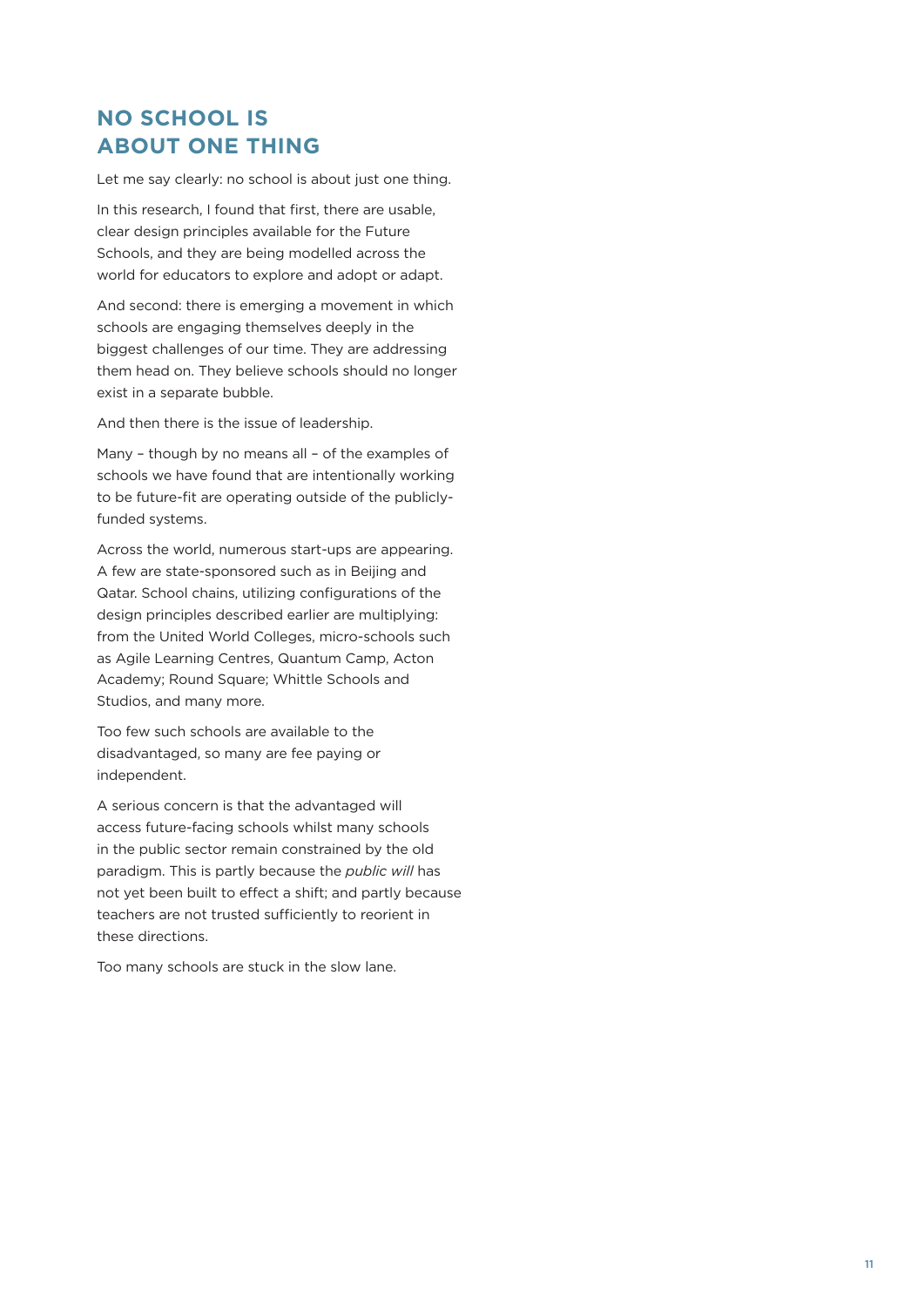# **WHAT CAN LEADERS DO TO BRING THEIR SYSTEMS UP TO SPEED?**

This isn't just a question for leaders: there a need for learners and parents to get proactive too.

In addressing this professional audience, I offer three ideas, which I see as a priority.



#### First: Build the public will for change

A major blockage to change is politicians' assumptions about what the public wants or will tolerate. But they have a role in *creating* a different culture of expectation — and the pandemic may help in that, since so much is being re-evaluated.

We need new narratives of what education is for, and what it can be. The diverse experiences of parents, educators and young people of the disruption of learning during the pandemic can be a springboard for the development of such narratives.

#### Second: Encourage a different professional debate

How might we encourage informed, systematic debate about the school design principles: what they mean; what they are based on, where is the research on how they are best implemented, and what are the practical implications?

The set of principles laid out here have been synthesised from the work of some of the key futurefocused organisations, in an iterative process with innovative practitioners. That does not make them comprehensive: no doubt others might arise.

Whether as a leader of a system, or as a leader within a school, creating learning communities committed to exploring future-focused design could become a priority. And then creating the conditions where the selected principles can be systematically enacted in practice *authentically*.

This is what creates the school fit for the future.

What's important is to show *how* this is a doable and with powerful effect.

#### Third: Become leaders who really lead

System leaders — the public servants sometimes pejoratively termed 'bureaucrats' — have a particularly crucial role in offering real leadership. They need to enrich the ideas pool and evidence upon which politicians can rely. And they need an un-bureaucratic mind-set: more outward looking, curious, and open to new developments. Informed by design principles, they need to be more willing to consider different uses of time, space, people and technology.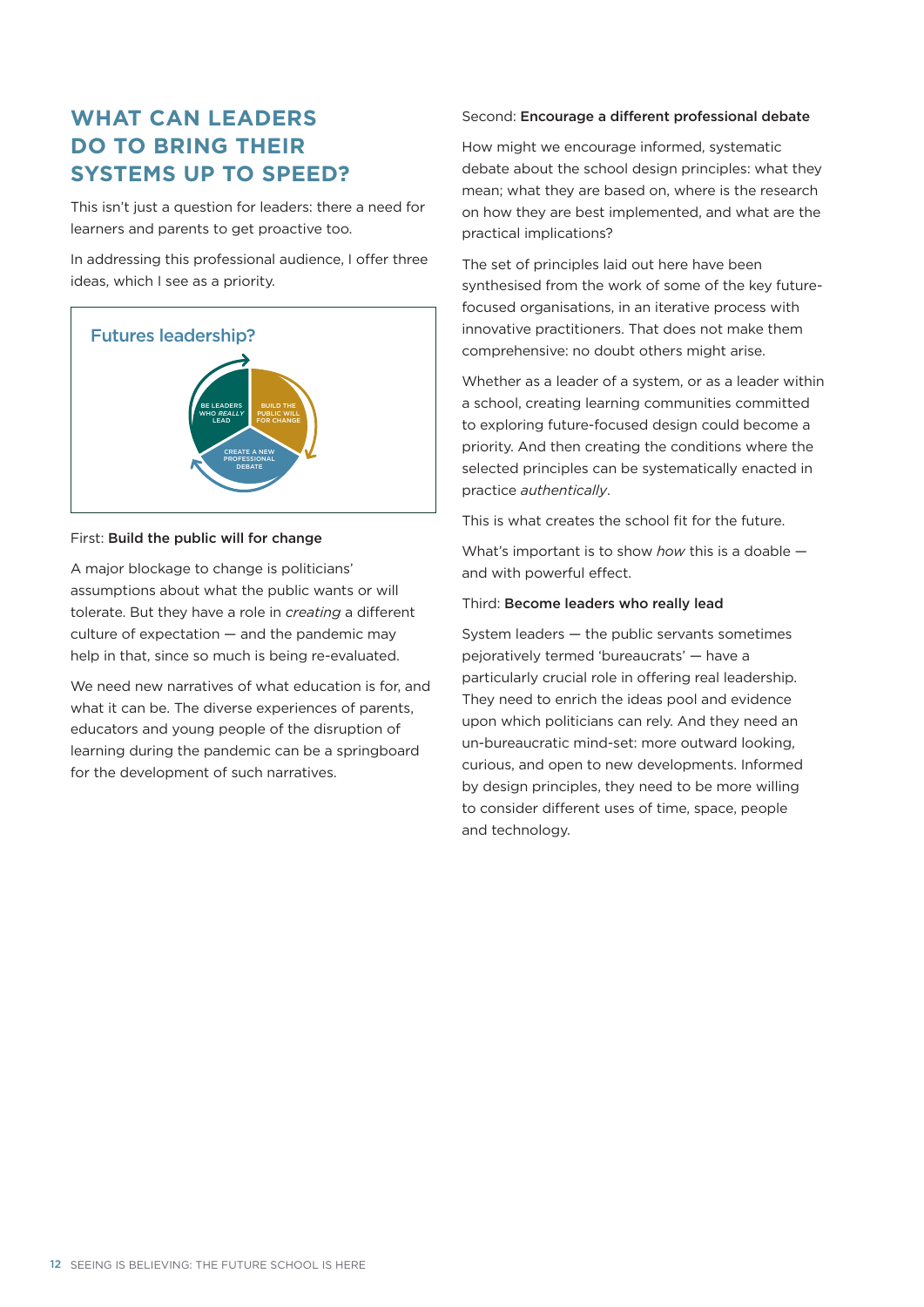# **CONCLUSION**

In closing, let me say this: a school of the future should not be imagined as, on the one hand, adjuncts of the powerful new technologies; nor even as new community centres. I believe we need to see them as a *fundamental element* in the range of new solutions humankind must evolve, if we are to overcome and transcend the existential challenges that confront us. Schools have by no means outlived their usefulness: on the contrary. They are vital institutions — but only if they are redesigned.

An environmental revolution that saves our habitat and our existence upon it; a transformed approach to other species; genuinely democratic equitable societies; personal well-being — none of this is achievable unless we develop institutions that are explicitly aimed at bigger objectives than heretofore. It is about the development of new humans.

In short, it is about how we are to thrive. I believe that transformed schools are key to achieving this vision for our futures, and I know now there are schools who are intent on doing it.

With the right leadership, it can become every school's journey.